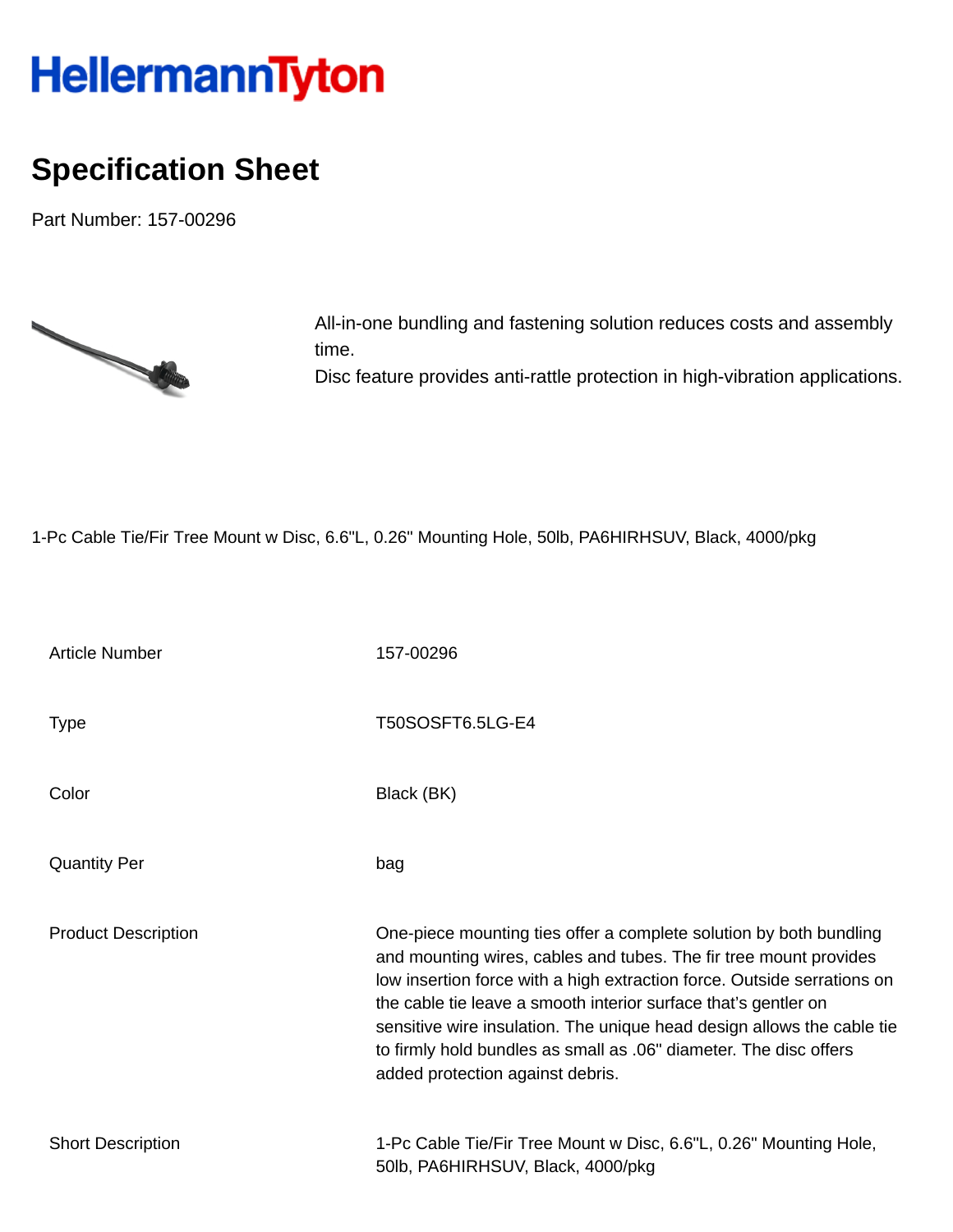| Minimum Tensile Strength (Imperial)   | 50.0            |
|---------------------------------------|-----------------|
| Minimum Tensile Strength (Metric)     | 225.0           |
| Length L (Imperial)                   | 6.6             |
| Length L (Metric)                     | 167.9           |
| <b>Fixation Method</b>                | <b>Fir Tree</b> |
| <b>Identification Plate Position</b>  | none            |
| Releasable Closure                    | No              |
| <b>Tie Closure</b>                    | plastic pawl    |
| Width W (Imperial)                    | 0.18            |
| Width W (Metric)                      | 4.6             |
| <b>Bundle Diameter Min (Imperial)</b> | 0.04            |
| <b>Bundle Diameter Min (Metric)</b>   | 1.0             |
| <b>Bundle Diameter Max (Imperial)</b> | 1.38            |
| <b>Bundle Diameter Max (Metric)</b>   | 35.0            |
| Thickness T (Imperial)                | 0.05            |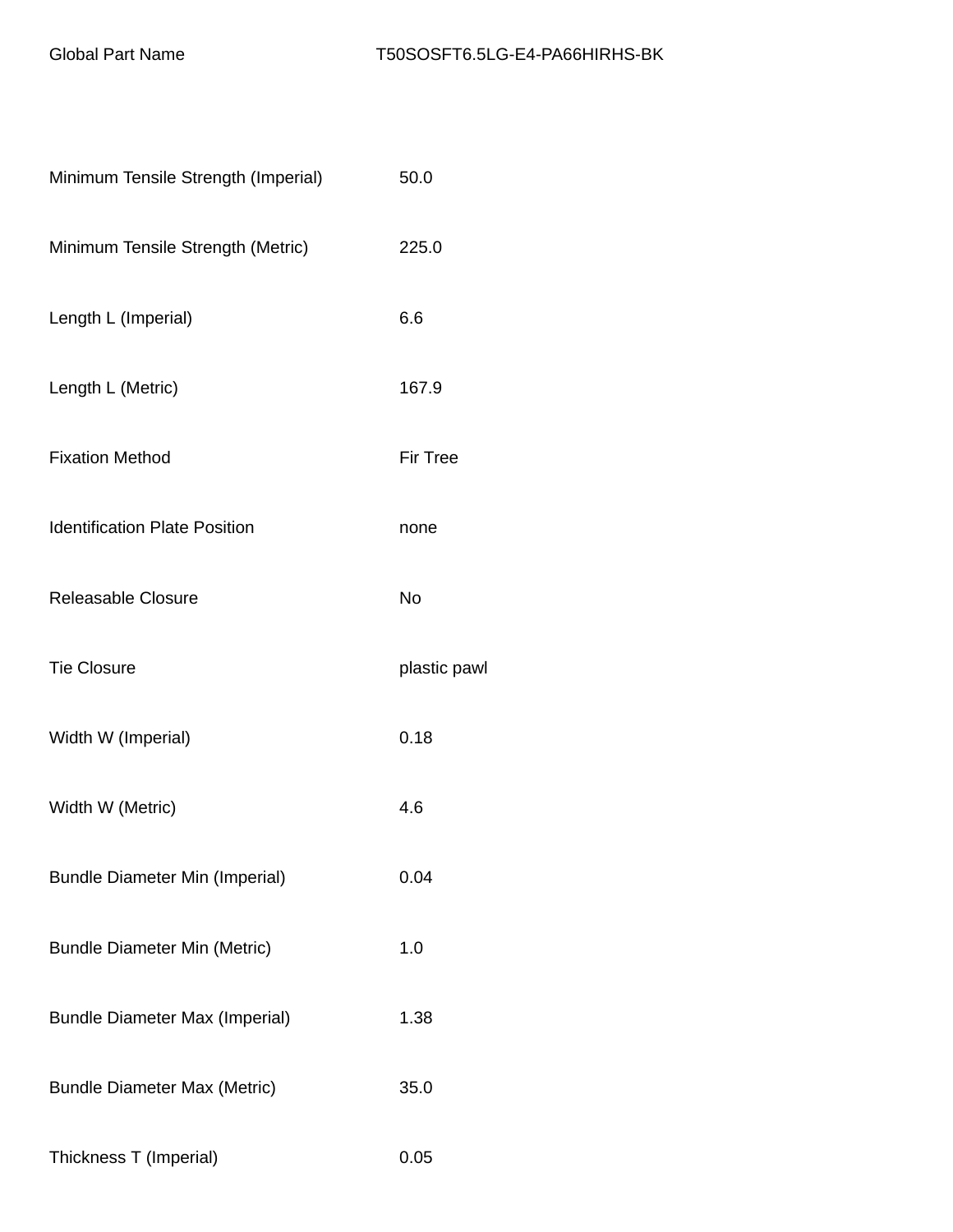| Thickness T (Metric)                    | 1.3                        |
|-----------------------------------------|----------------------------|
| Height H (Imperial)                     | 0.05                       |
| Height H (Metric)                       | 1.3                        |
| Panel Thickness Min (Imperial)          | 0.024                      |
| Panel Thickness Max (Imperial)          | 0.32                       |
| Panel Thickness Min (Metric)            | 0.6                        |
| Panel Thickness Max (Metric)            | 8.25                       |
| Mounting Hole Diameter D (Imperial)     | 0.25 " (hexagonal) 0.26    |
| Mounting Hole Diameter D (Metric)       | 6.35 mm (hexagonal) 6.5 mm |
| Mounting Hole Diameter D Min (Imperial) | 0.24                       |
| Mounting Hole Diameter D Max (Imperial) | 0.27                       |
| Mounting Hole Diameter D Max (Metric)   | 6.9                        |
| Disc Diameter (Metric)                  | 16.0                       |
| Disc Diameter (Imperial)                | 0.63                       |